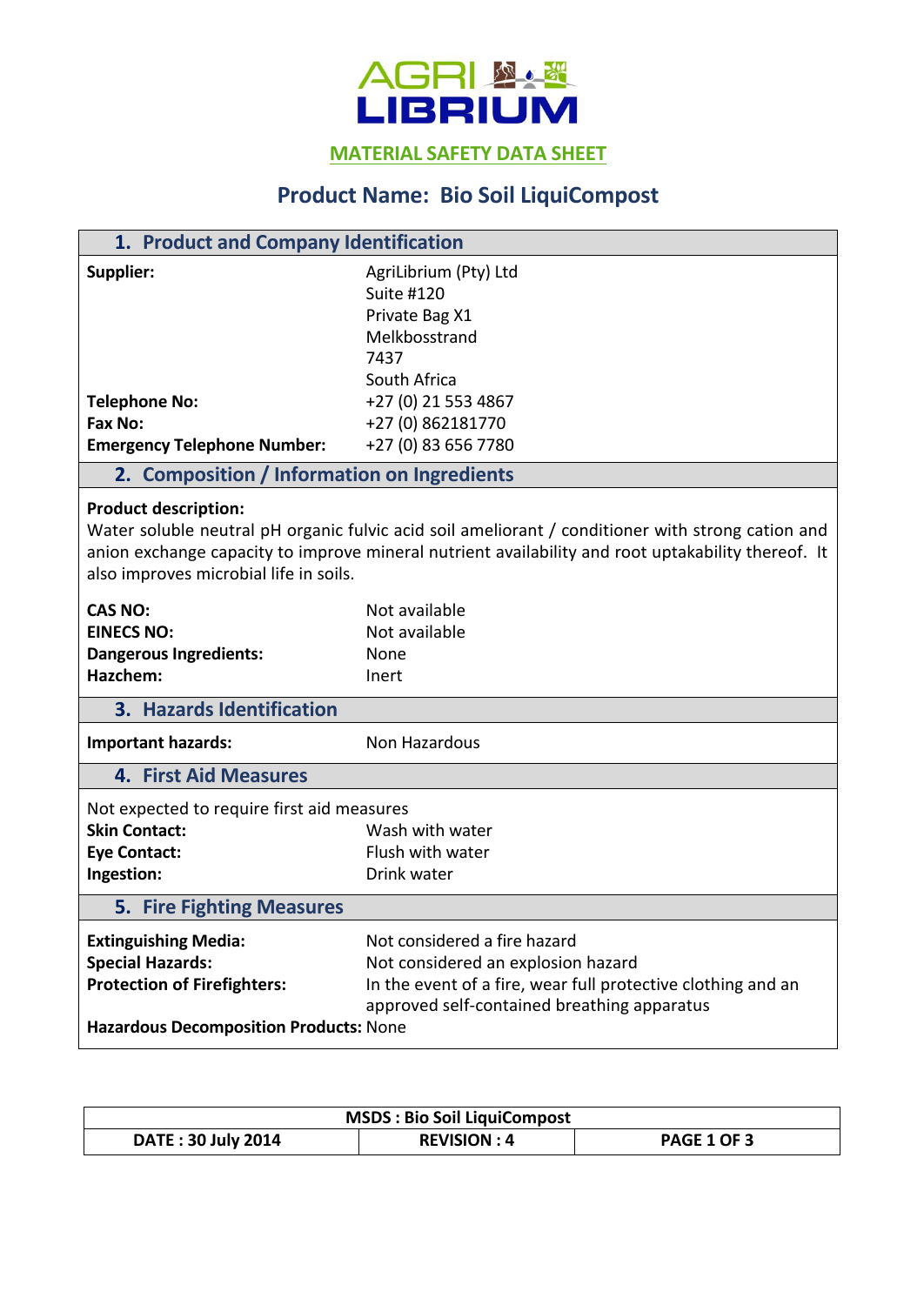| <b>6. Accidental Release Measures</b>                                                                                                                                     |                                                                                                                                                                                  |  |
|---------------------------------------------------------------------------------------------------------------------------------------------------------------------------|----------------------------------------------------------------------------------------------------------------------------------------------------------------------------------|--|
| <b>Personal Precautions:</b><br><b>Environmental Precautions:</b><br><b>Small and Large Spills:</b>                                                                       | Ventilate area of spill<br>Will not harm the environment, bio-degradable<br>Collect any spilt material and place in suitable container                                           |  |
| 7. Handling and Storage                                                                                                                                                   |                                                                                                                                                                                  |  |
| Handling / Storage:<br><b>Incompatible Materials:</b>                                                                                                                     | Store under cool conditions<br>None                                                                                                                                              |  |
| 8. Exposure Controls / Personal Protection                                                                                                                                |                                                                                                                                                                                  |  |
| <b>Personal Protection:</b><br><b>Hand Protection:</b><br><b>Eye Protection:</b>                                                                                          | Product not dangerous<br>The product is not a skin irritant<br>The product is not an eye irritant, but safety goggles are<br>recommended                                         |  |
| <b>Skin &amp; Body Protection:</b>                                                                                                                                        | The product is not a skin irritant                                                                                                                                               |  |
| 9. Physical and chemical properties                                                                                                                                       |                                                                                                                                                                                  |  |
| <b>Physical State:</b><br>Colour:<br>Odour:<br>pH (10% solution):<br><b>Dry Matter:</b><br>Density:                                                                       | Liquid<br>Dark Brown<br>None<br>$6.0 \pm 1$<br>N/A<br>1170 $\text{kg/m}^3$                                                                                                       |  |
| <b>10. Stability and reactivity</b>                                                                                                                                       |                                                                                                                                                                                  |  |
| The product is stable for several years under cool storage conditions                                                                                                     |                                                                                                                                                                                  |  |
| <b>Conditions to Avoid:</b><br><b>Incompatible Materials:</b><br><b>Hazardous Decomposition</b><br><b>Products:</b>                                                       | Mixing with incompatible substances<br>Strong oxidising agents<br>Not Applicable                                                                                                 |  |
|                                                                                                                                                                           |                                                                                                                                                                                  |  |
| <b>11. Toxicological Information</b>                                                                                                                                      |                                                                                                                                                                                  |  |
| $LD50$ :<br><b>Local Effects:</b><br><b>Skin and Eye Contact:</b><br><b>Chronic Toxicity:</b><br>Carcinogenicity:<br><b>Mutagenicity:</b><br><b>Reproductive Hazards:</b> | $>$ 5 g/kg<br>None<br>None Found<br>None Found<br>None Found<br>None Found<br>None Found                                                                                         |  |
| <b>12. Ecological information</b>                                                                                                                                         |                                                                                                                                                                                  |  |
| <b>Fish Toxicity:</b><br><b>Biodegradability:</b>                                                                                                                         | According to OECD method No. 203 this product is classified<br>as not fish toxic<br>According to OECD method No. 302B, this product is<br>classified as inherently biodegradable |  |

| <b>MSDS: Bio Soil LiquiCompost</b> |                    |                    |
|------------------------------------|--------------------|--------------------|
| <b>DATE: 30 July 2014</b>          | <b>REVISION: 4</b> | <b>PAGE 2 OF 3</b> |